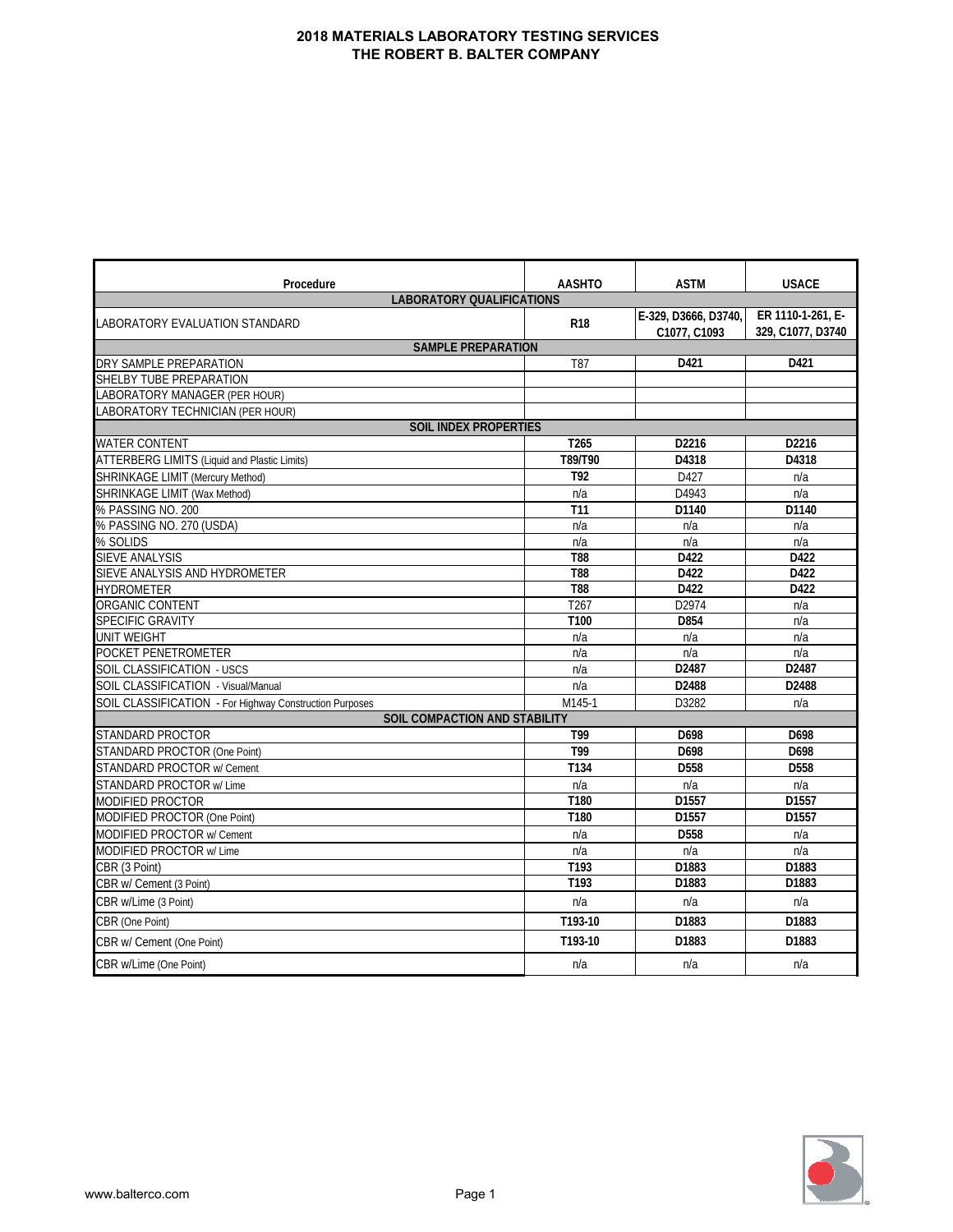| Procedure                                                                                   | <b>AASHTO</b>    | <b>ASTM</b> | <b>USACE</b> |
|---------------------------------------------------------------------------------------------|------------------|-------------|--------------|
| <b>SOIL CORROSIVITY</b>                                                                     |                  |             |              |
| рH                                                                                          | T289             | G51         | n/a          |
| RESISTIVITY (1 point, as-received or saturated)                                             | T288             | G57         | n/a          |
| RESISTIVITY (2 points, as-received and saturated)                                           | T288             | G57         | n/a          |
| MINIMUM RESISTIVITY (multiple points)                                                       | T288             | G57         | n/a          |
| CHLORIDES                                                                                   | T291             | n/a         | n/a          |
| <b>SULPHIDES</b>                                                                            | n/a              | n/a         | n/a          |
| WATER SOLUABLE SULFATE ION                                                                  | T <sub>290</sub> | C1580       | n/a          |
| <b>SOIL PERMEABILITY</b>                                                                    |                  |             |              |
| PERMEABILITY - CONSTANT HEAD                                                                | T215             | D2434       | n/a          |
| PERMEABILITY - FLEXIBLE WALL                                                                | n/a              | D5084       | D5084        |
| REMOLDED PERMEABILITY- FLEXIBLE WALL                                                        | n/a              | D5084       | D5084        |
| SOIL STRENGTH AND COMPRESSIBILITY                                                           |                  |             |              |
| CONSOLIDATION UP TO 32 tsf                                                                  | T216             | D2435       | D2435        |
| CONSOLIDATION UP TO 64 tsf                                                                  | T216             | D2435       | D2435        |
| CONSOLIDATION - Additional Cycle (Unload-Reload)                                            | T216             | D2435       | D2435        |
| ONE-DIMENSIONAL SWELL                                                                       | n/a              | D4546       | D4546        |
| UNCONFINED COMPRESSION                                                                      | T208             | D2166       | D2166        |
| UNCONFINED COMPRESSION TEST OF SOIL-LIME MIXTURE                                            | T <sub>220</sub> | D5702       | n/a          |
| DIRECT SHEAR w/out Residual cycles greater than 0.01 in/min rate of Shearing Rate           | T236             | D3080       | D3080        |
| DIRECT SHEAR w/out Residual cycle slower than 0.01 in/min Shearing Rate (per point)         | T236             | D3080       | D3080        |
| DIRECT SHEAR w/ 5 Residual cycles greater than 0.01 in/min Shearing Rate (per point)        | T236             | D3080       | D3080        |
| DIRECT SHEAR w/ 5 Residual cycles slower than 0.01 in/min rate of Shearing (per point)      | T236             | D3080       | D3080        |
| DIRECT SHEAR - Remolded w/o Residual cycle greater than 0.01in/min Shearing Rate            | T <sub>236</sub> | D3080       | D3080        |
| DIRECT SHEAR - Remolded w/o Residual cycle slower than 0.01in/min Shearing Rate (per point) | T236             | D3080       | D3080        |
| TRIAXIAL - UU (per point)                                                                   | T296             | D2850       | D2850        |
| TRIAXIAL - CU (per point)                                                                   | T297             | D4767       | D4767        |
| TRIAXIAL - CD (per point)                                                                   | T <sub>297</sub> | D4767       | D4767        |
| TRIAXIAL TEST VARIATIONS (upon request)                                                     | n/a              | n/a         | n/a          |
| ROCK STRENGTH AND COMPRESSIBILITY                                                           |                  |             |              |
| ROCK SPECIFIC GRAVITY                                                                       | n/a              |             | n/a          |
| UNCONFINED COMPRESSION w/out Stress-Strain                                                  | n/a              | D2938       | n/a          |
| UNCONFINED COMPRESSION w/ Stress-Strain                                                     | n/a              | D2938       | n/a          |
| INDIRECT (BRAZILIAN) TENSILE STRENGTH                                                       | n/a              | D3967       | n/a          |
| <b>CERCHAR ABRASIVITY</b>                                                                   | n/a              | n/a         | n/a          |
| PUNCH PENETRATION                                                                           | n/a              | n/a         | n/a          |
| DIRECT SHEAR - Intact or Joint (single point, peak and residual)*                           | n/a              | D5607       | n/a          |
| DIRECT SHEAR - Intact or Joint (Per Sample up to 3 residual points)*                        | n/a              | D5607       | n/a          |
| TRIAXIAL COMPRESSIVE STRENGTH - peak load only*                                             | n/a              | D2664       | n/a          |
| TRIAXIAL COMPRESSIVE STRENGTH - stress-strain, Young Modulus, Poisson's Ratio*              | n/a              | D5407       | n/a          |
| DIRECT TENSILE STRENGTH                                                                     | n/a              | D2936       | n/a          |
| POINT LOAD TEST (per specimen)                                                              | n/a              | D5731       | n/a          |
| MODULUS OF RUPTURE                                                                          | n/a              | C99         | n/a          |
| ROCK HARDNESS BY REBOUND HAMMER                                                             | n/a              | D5873       | n/a          |

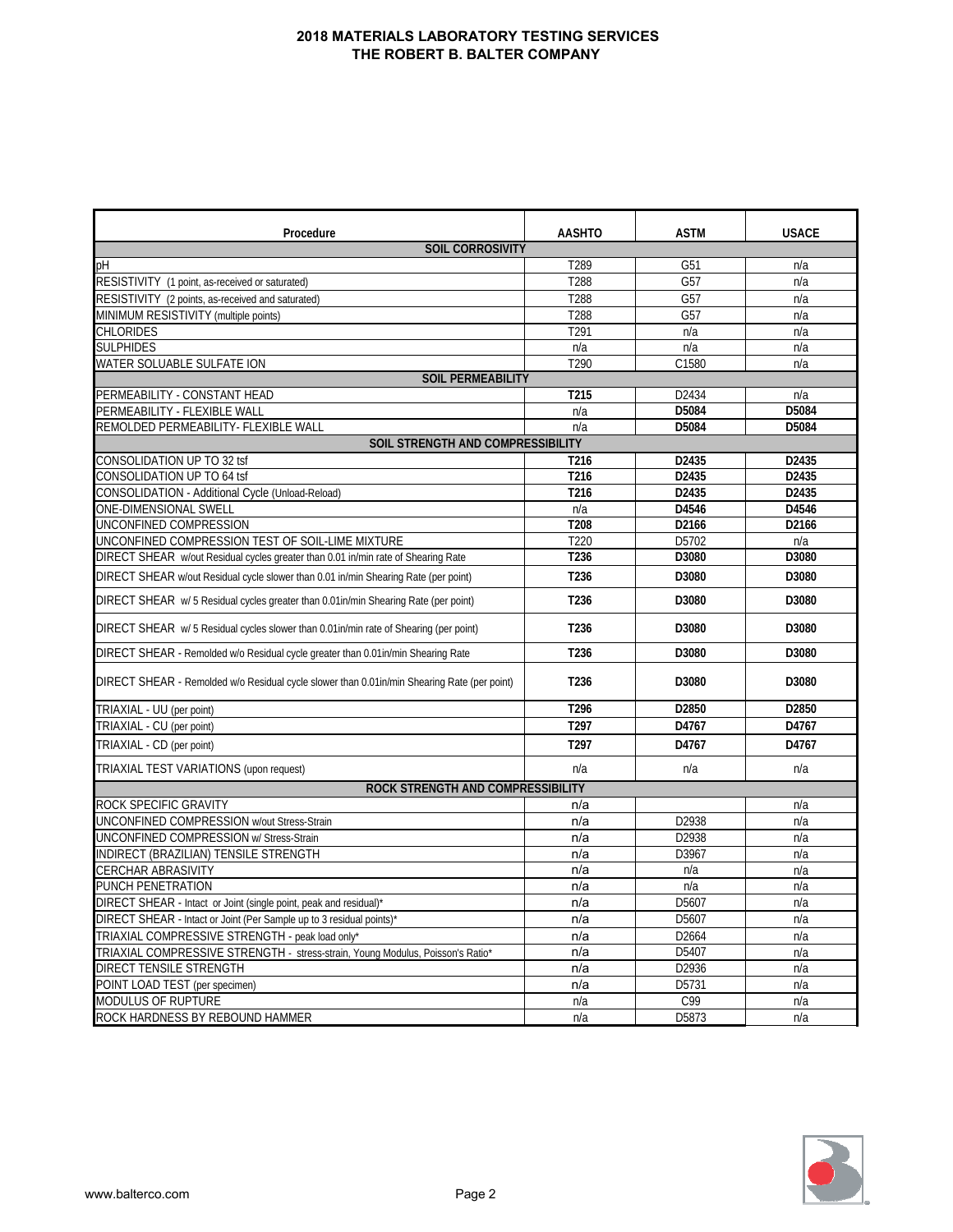| Procedure                                                                                                                          | <b>AASHTO</b>    | <b>ASTM</b>       | <b>USACE</b>      |
|------------------------------------------------------------------------------------------------------------------------------------|------------------|-------------------|-------------------|
| <b>AGGREGATE</b>                                                                                                                   |                  |                   |                   |
| REDUCING FIELD SAMPLES                                                                                                             | T248             | C702              | C702              |
| % PASSING NO. 200                                                                                                                  | T11              | C117              | C117              |
| UNIT WEIGHT                                                                                                                        | T <sub>19</sub>  | C <sub>29</sub>   | C <sub>29</sub>   |
| <b>SIEVE ANALYSIS</b>                                                                                                              | T27              | C136              | C136              |
| SPECIFIC GRAVITY OF COARSE AGGREGATE                                                                                               | T <sub>85</sub>  | C127              | C127              |
| SPECIFIC GRAVITY OF FINE AGGREGATE                                                                                                 | <b>T84</b>       | C128              | C128              |
| <b>WATER CONTENT</b>                                                                                                               | T <sub>255</sub> | C566              | C566              |
| LOS ANGELES ABRASION                                                                                                               | T96              | $\overline{C131}$ | n/a               |
| FLATNESS AND ELONGATION                                                                                                            | n/a              | D4791             | n/a               |
| ORGANIC IMPURITIES IN FINE AGGREGATE                                                                                               | $\overline{121}$ | C40               | C40               |
| <b>CONCRETE, MASONRY, MORTAR</b>                                                                                                   |                  |                   |                   |
| COMPRESSIVE STRENGTH - CONCRETE CYLINDERS                                                                                          | T <sub>23</sub>  | C39/C39M          | C39/C39M          |
| COMPRESSIVE STRENGTH OF CONCRETE CORES (2 Cuts and Capping)                                                                        | n/a              | C1542/C1542M      | n/a               |
| GROUT CUBES (2X2X2)                                                                                                                | n/a              | C942              | n/a               |
| GROUT PRISM (3X3X6)                                                                                                                | n/a              | C1019             | C1019             |
| <b>CONCRETE MASONRY PRISM</b>                                                                                                      | n/a              | C1314             | n/a               |
| CONCRETE MASONRY PRISM (Special Loading Priced Individually)                                                                       | n/a              | C1314             | n/a               |
| CONCRETE MASONRY UNITS (CMU's) (per block unit cost including Compression & Absortion;<br>multiple blocks needed for average unit) | n/a              | C140              | C140              |
| <b>MORTAR CUBES</b>                                                                                                                | n/a              | C109/C780         | n/a               |
| PETROGRAPHIC EXAMINATION                                                                                                           | n/a              | C295              | n/a               |
| SPLITTING TENSILE STRENGTH                                                                                                         | T198             | C496/C496M        | C496/C496M        |
| FLEXURAL STRENGTH BEAMS - CENTER POINT                                                                                             | T177             | C293              | n/a               |
| FLEXURAL STRENGTH FOR BEAM -THIRD POINT                                                                                            | T97              | C <sub>78</sub>   | n/a               |
| <b>CHLORIDE ION</b>                                                                                                                | n/a              | C1152/C1152M      | n/a               |
| COMPRESSIVE STRENGTH OF CYLINDERS                                                                                                  | $\overline{122}$ |                   | n/a               |
| MOIST CABINETS, MOIST ROOMS, AND WATER STORAGE TANKS USED IN<br>TESTING OF HYDRAULIC CEMENTS AND CONCRETES                         | n/a              | C511              | C511              |
| CAPPING CYLINDRICAL CONCRETE SPECIMENS                                                                                             |                  | C617              | C617              |
| STANDARD PRACTICE FOR USE OF UNBONDED CAPS IN DETERMINATION OF<br>COMPRESSIVE STRENGTH OF HARDENED CONCRETE CYLINDERS              | n/a              | C1231             | C1231             |
| STANDARD TEST METHOD FOR PRECONSTRUCTION AND CONSTRUCTION<br>EVALUATION OF MORTARS FOR PLAIN AND REINFORCED UNIT MASONRY           | n/a              | C780              | C780              |
| STANDARD PRACTICE FOR CAPPING CONCRETE MASONRY UNITS, RELATED<br>UNITS AND MASONRY PRISIMS FOR COMPRESSION TESTING                 | n/a              | C <sub>1552</sub> | C <sub>1552</sub> |